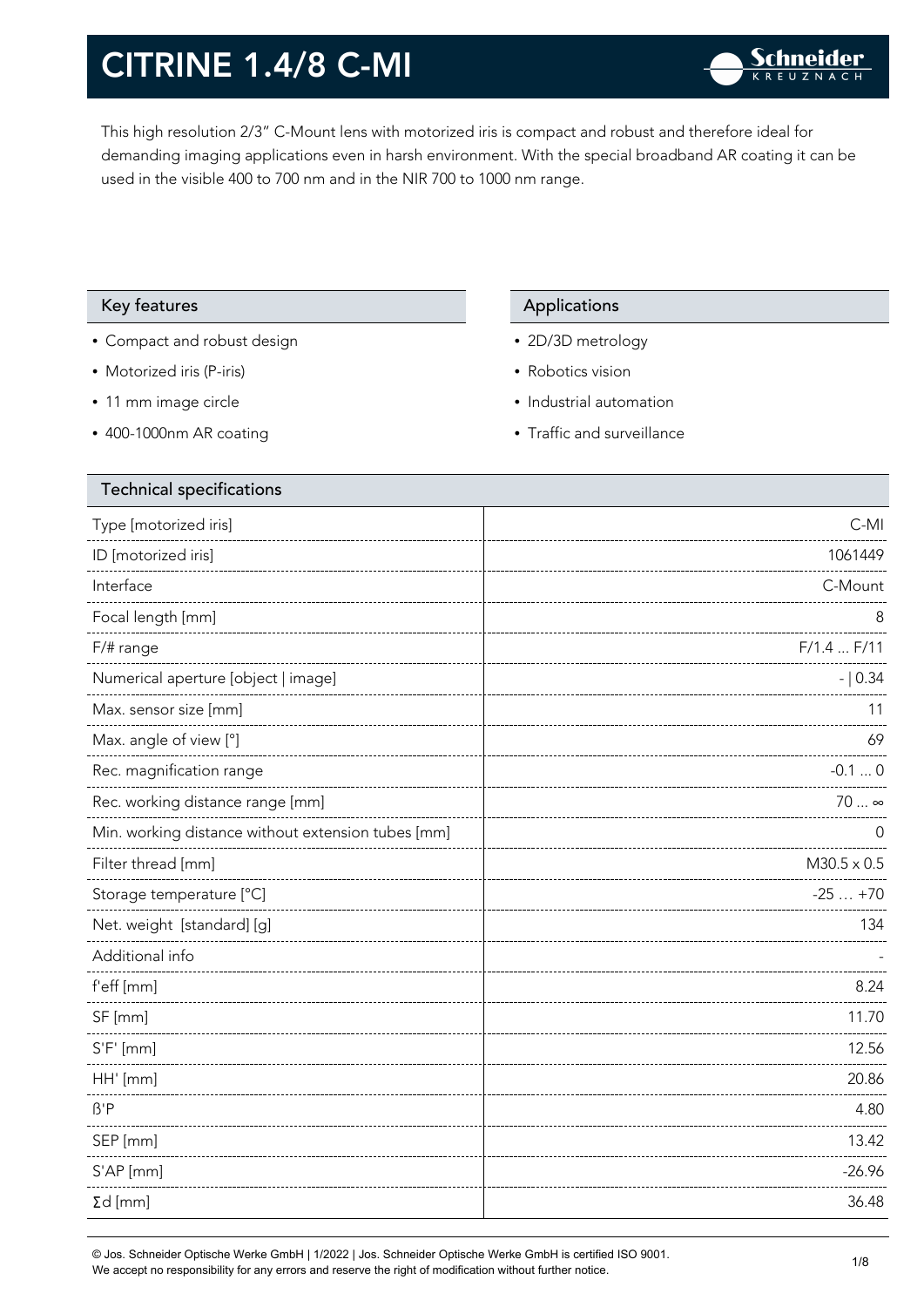

### MTF charts

| Spectrum name    | VIS |     |     |     |     |     |
|------------------|-----|-----|-----|-----|-----|-----|
| Wavelengths [nm] | 425 | 4/5 | 525 | 575 |     | 675 |
| Rel. weights [%] |     | Ó   |     |     | 1 C |     |



#### © Jos. Schneider Optische Werke GmbH | 1/2022 | Jos. Schneider Optische Werke GmbH is certified ISO 9001. We accept no responsibility for any errors and reserve the right of modification without further notice.<br>We accept no responsibility for any errors and reserve the right of modification without further notice.

 $4.4$ 

5.5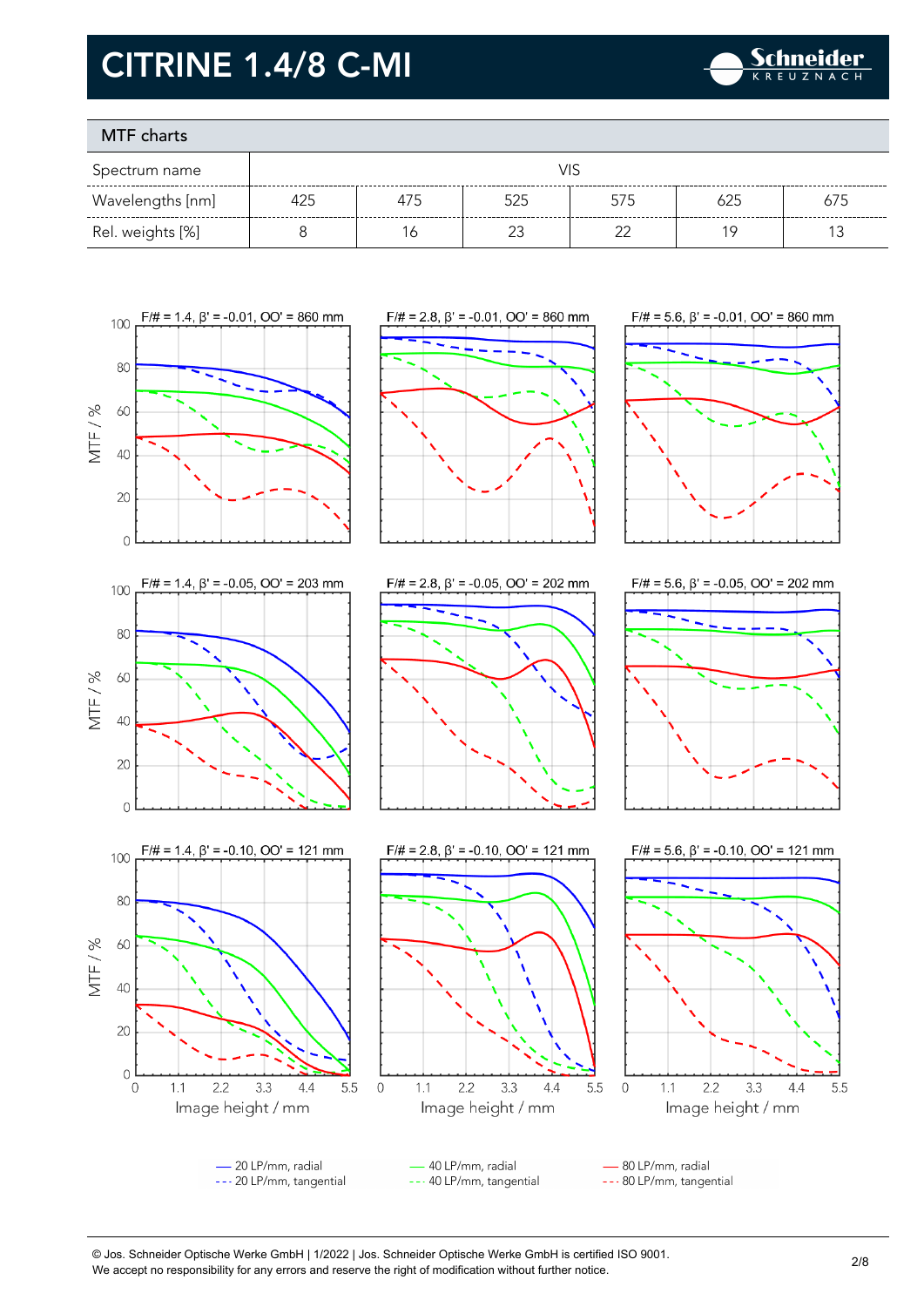

### Rel. illumination vs. image height



| $-$ - F/# = 1.4, $\beta$ = -0.01         |
|------------------------------------------|
| $- -$ F/# = 2.8, $\beta$ = -0.01         |
| $- -$ F/# = 5.6, $\beta$ = -0.01         |
| $\rightarrow$ F/# = 1.4, $\beta$ = -0.05 |
| $\rightarrow$ F/# = 2.8, $\beta$ = -0.05 |
| $\rightarrow$ F/# = 5.6, $\beta$ = -0.05 |
| $F/\ddot{t} = 1.4$ , $\beta = -0.10$     |
| $F/\ddot{=} = 2.8, \ \beta = -0.10$      |
| F/# = 5.6, $\beta$ = -0.10               |

#### Distortion vs. image height



#### Transmittance vs. wavelength



© Jos. Schneider Optische Werke GmbH | 1/2022 | Jos. Schneider Optische Werke GmbH is certified ISO 9001.  $\bullet$  Jos. Scrinelder Opuscrie werke Grildri | 1/2022 | Jos. Scrinelder Opuscrie werke Grildri is certuled ISO 9001.<br>We accept no responsibility for any errors and reserve the right of modification without further notice.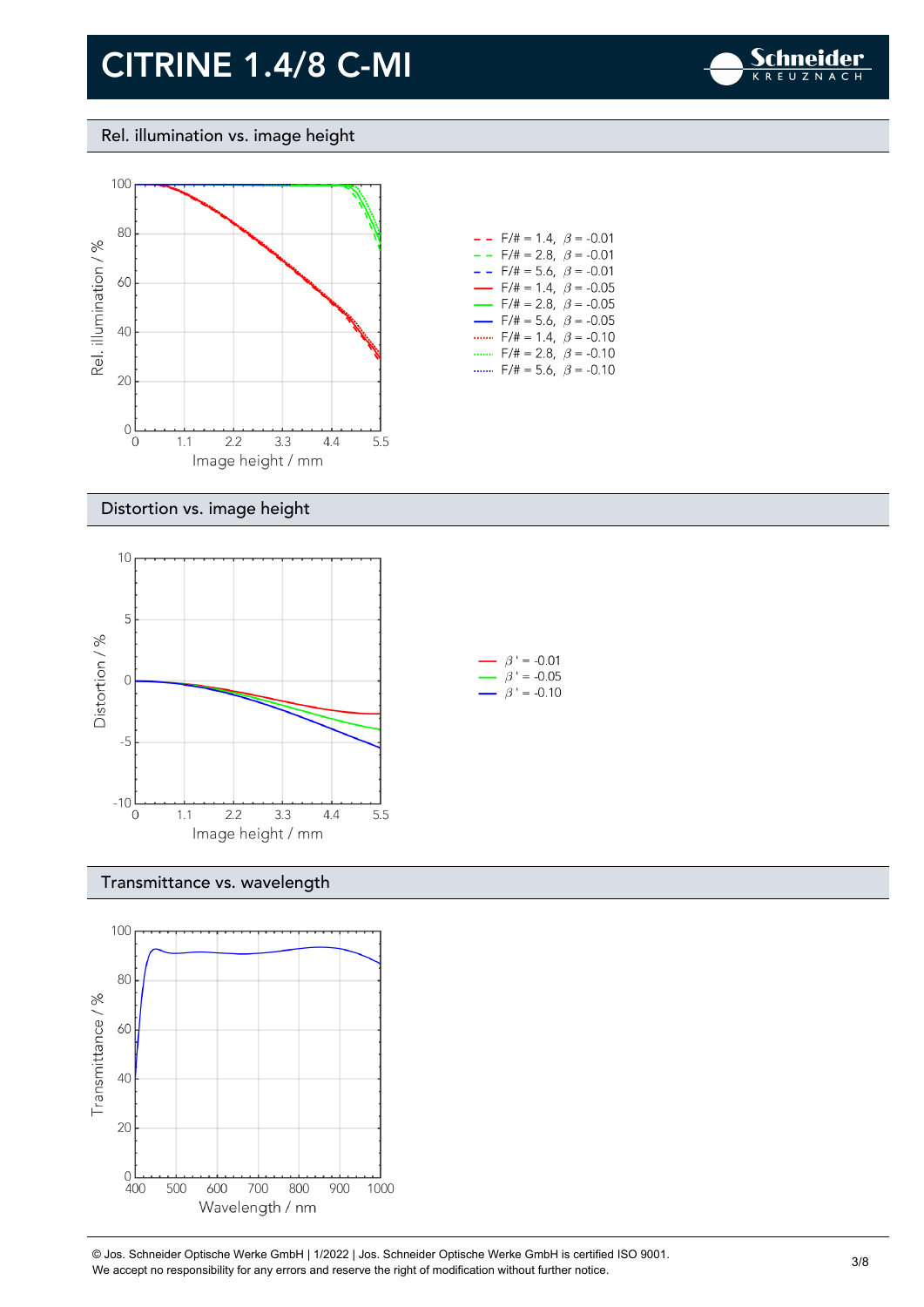

### Technical drawings

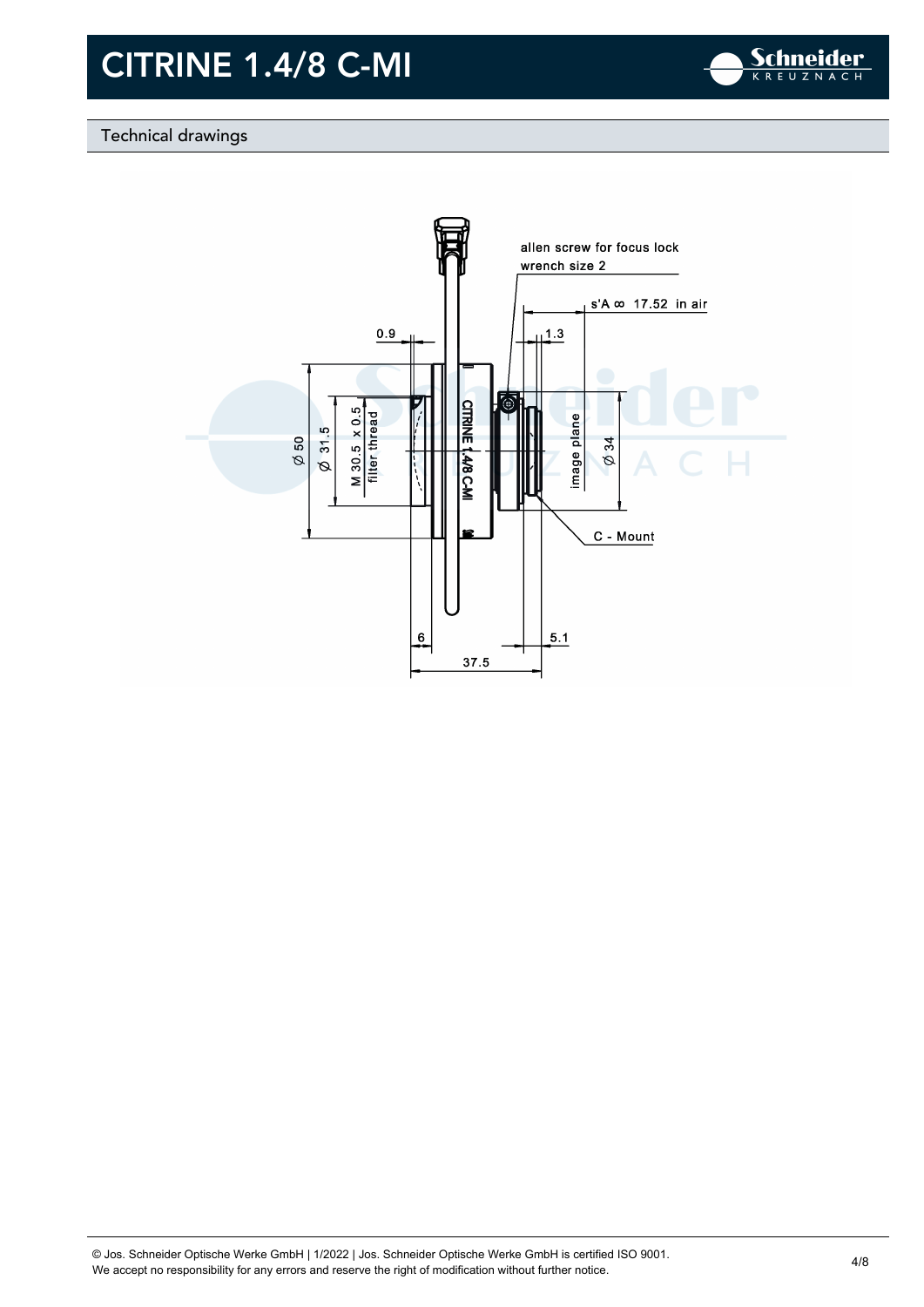

### Additional electrical information

| Motor type            | 2 phase, bipolar stepper motor                     |
|-----------------------|----------------------------------------------------|
| Coil resistance       | 21 Ohm                                             |
| Current               | $\leq$ 143 mA/Phase                                |
| Max. voltage          | 5V                                                 |
| Coil inductivity      | 1.8 mH/phase @ 1 kHz                               |
| Max. step frequency   | 400 Hz                                             |
| Cable type            | Lemo Santoprene 2 x 2 x 0.14 mm <sup>2</sup> black |
|                       |                                                    |
| Cable length          | 300 mm                                             |
| Electrical connector  | JEITA E4-191J-100                                  |
| Operating temperature | $0^{\circ}$ C to +50 $^{\circ}$ C                  |
| Storage temperature   | -25 $^{\circ}$ C to +70 $^{\circ}$ C               |

| Sequenze of excitation |      |                                  |      |      |
|------------------------|------|----------------------------------|------|------|
| steps<br>pins          |      |                                  |      |      |
|                        | high | high                             | low  | low  |
|                        | low  | low                              | high | high |
|                        | low  | high                             | high | low  |
|                        | high | low                              | low  | high |
| Iris movement          |      | <--- open iris / ---> close iris |      |      |

| Motor steps to f-stop resolution |     |     |     |     |     |     |
|----------------------------------|-----|-----|-----|-----|-----|-----|
| Motor steps                      |     | 15  | 20  | 25  | 30  | 35  |
| Iris-diameter                    | 7.9 | 5.7 | 4.2 |     | 2.2 | 1.6 |
| F-stop                           | 17  | 2.3 | 3.2 | 4.5 | Ő.  | 8.4 |
|                                  |     |     |     |     |     |     |

| F-stop to motor steps resolution |     |      |      |      |      |      |      |
|----------------------------------|-----|------|------|------|------|------|------|
| F-stop                           | 1.4 |      | 2.8  |      | 5.6  |      |      |
| Iris-diameter                    | 9.6 | 6.7  | 4.8  | 3.4  | 2.4  | 17   | 12   |
| Motor steps                      | 6.9 | 12.5 | 17.8 | 23.3 | 28.6 | 34.2 | 39.2 |

© Jos. Schneider Optische Werke GmbH | 1/2022 | Jos. Schneider Optische Werke GmbH is certified ISO 9001. We accept no responsibility for any errors and reserve the right of modification without further notice. 5/8<br>We accept no responsibility for any errors and reserve the right of modification without further notice.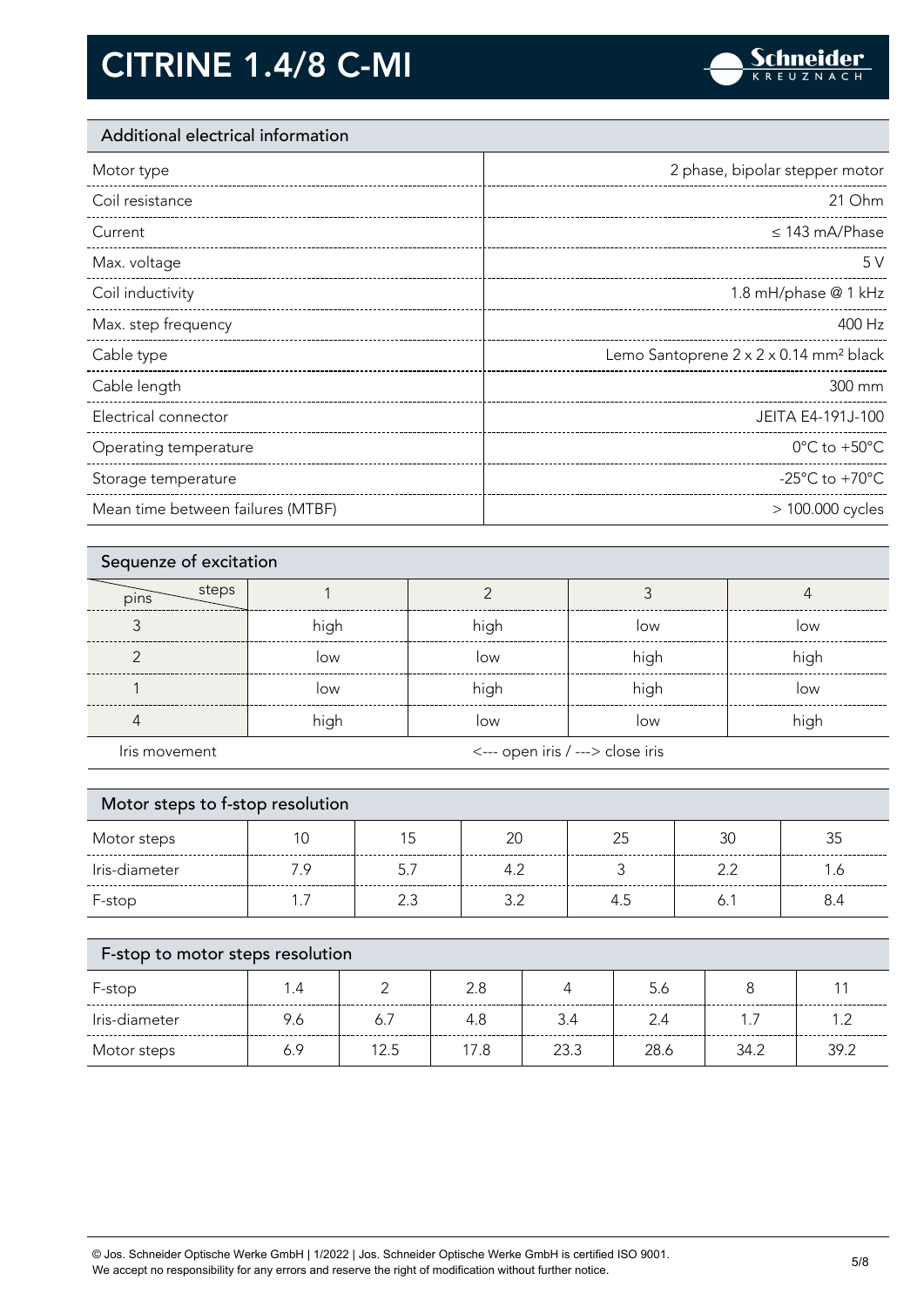

| Accessories    | Mount                    | Eff. length      |         |
|----------------|--------------------------|------------------|---------|
| Adapter        | CS-Mount                 | $5 \text{ mm}$   | 25081   |
|                | C-Mount / $M42 \times 1$ | $5.5 \text{ mm}$ | 1075817 |
| Extension tube | C-Mount / C-Mount        | $5 \, \text{mm}$ | 39316   |
|                | C-Mount / C-Mount        | $8 \text{ mm}$   | 39315   |
|                | C-Mount / C-Mount        | $10 \text{ mm}$  | 39312   |